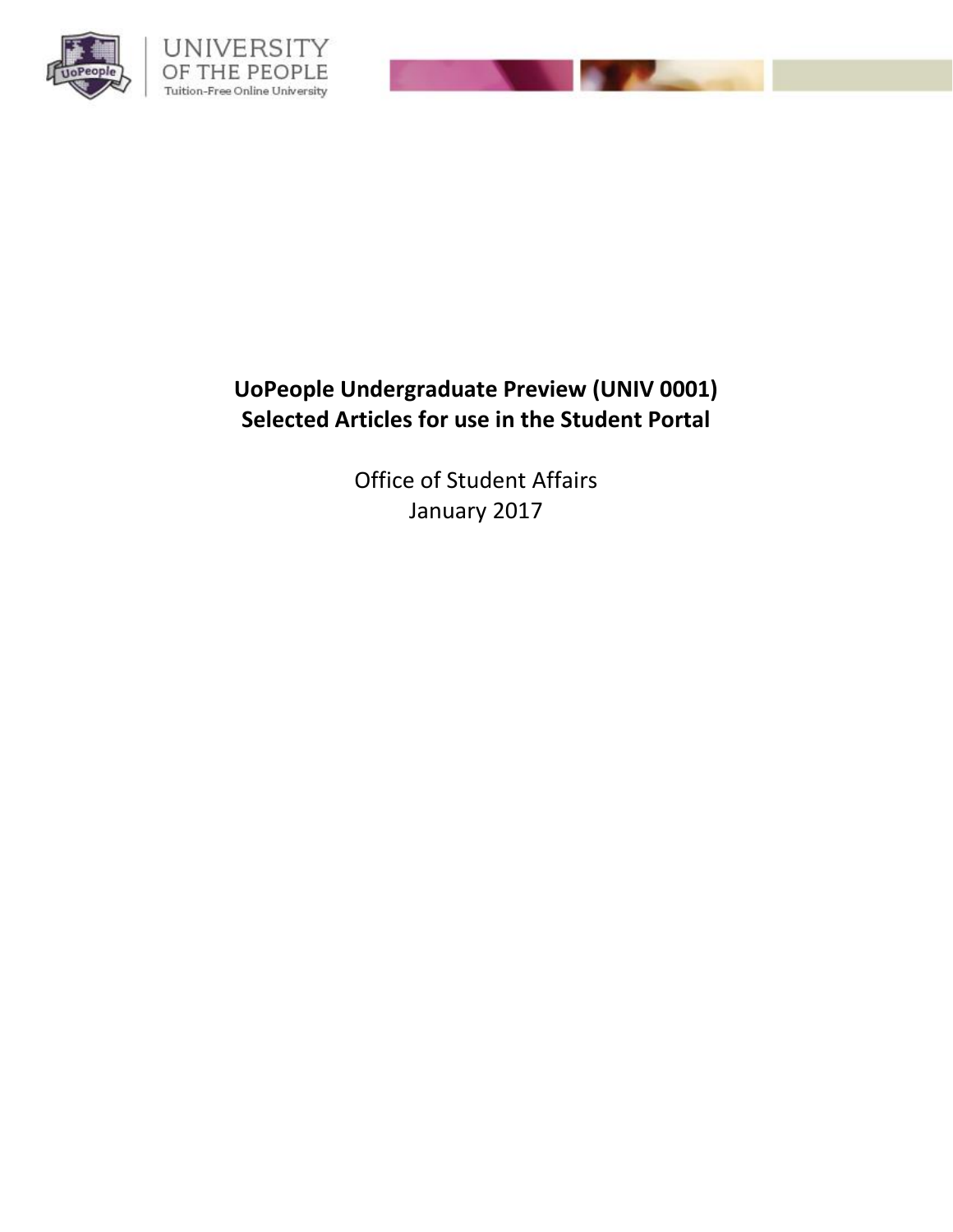# The ABC's of Course Registration

University of the People opens course registration for students over a 3-week period every term, and students are notified by the Office of Student Services when the registration portal will be opened for their group based on their class standing which is determined by the total number of credits they have completed at the University (e.g., seniors 90 credits or more, juniors 60 credits or more etc.) Course registration takes place in the Student portal at <https://students.uopeople.edu/login.aspx> and seats are filled on a first-come, first-served basis.

With the exception of a student's first term at UoPeople, students themselves register for their courses using the online course registration system, and registration must be completed by the dates listed in the Academic Calendar. [http://www.uopeople.edu/become-student/academic-calendar/academic-calendar-2016-2017-](http://www.uopeople.edu/become-student/academic-calendar/academic-calendar-2016-2017-2/) [2/](http://www.uopeople.edu/become-student/academic-calendar/academic-calendar-2016-2017-2/)**.**

### **Where does Course Registration take place?**

Course Registration at UoPeople takes place in the Student portal at: <https://students.uopeople.edu/login.aspx>

### **How many courses can students take each term at UoPeople?**

The registration guidelines change for students depending on whether you are (1) enrolled in ENGL 0101 English Composition 1 to demonstrate English proficiency (2) studying in UoPeople Foundations as you are applying to be a Degree Seeking Student (3) a Non-degree student taking prerequisites to be admitted for graduate study, (4) a Degree Seeking Student, or (5) a graduate student. (Graduate Student registration restrictions will not be discussed here).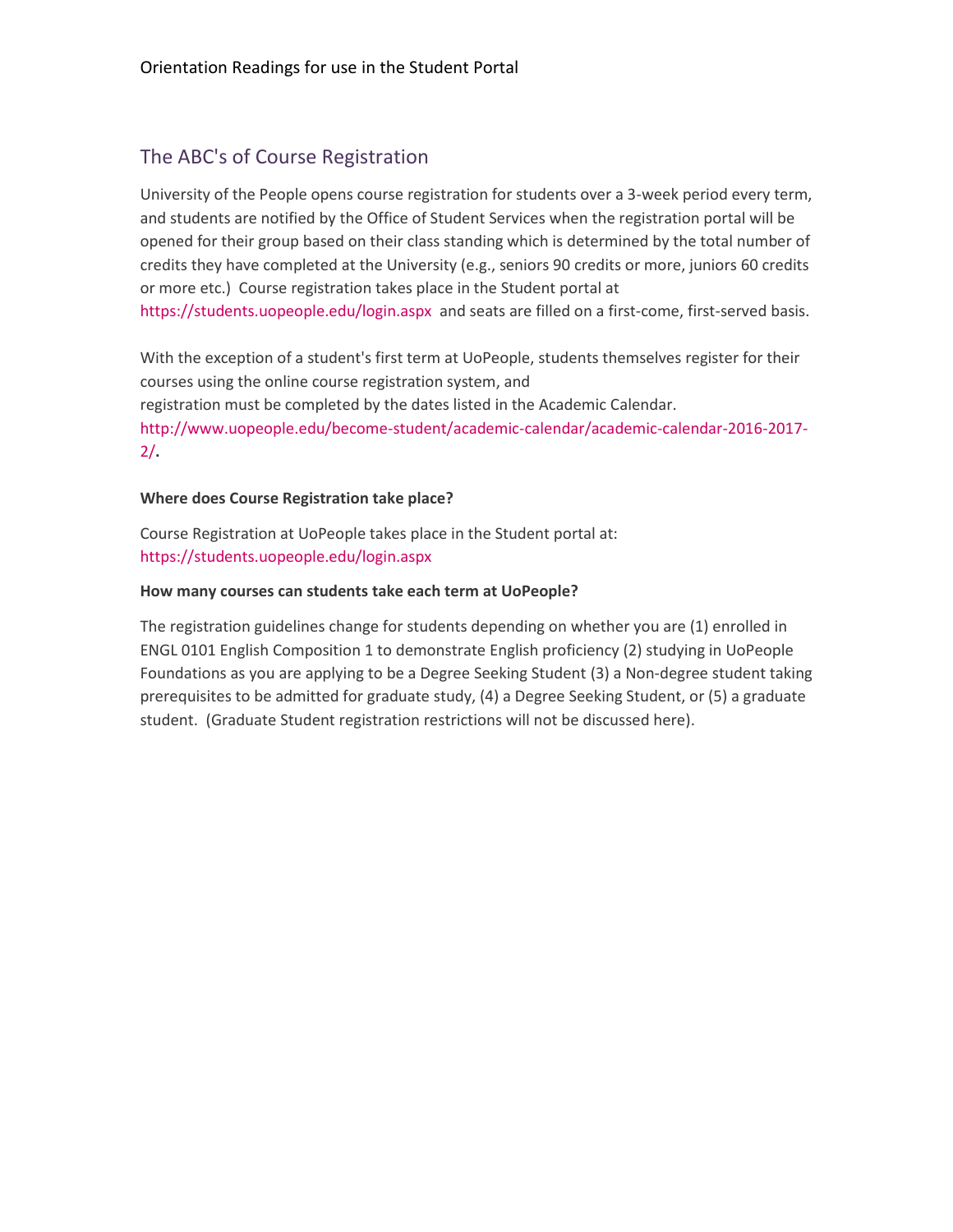# Registration Guidelines – Students Demonstrating English Language Proficiency

Students who need to demonstrate English language proficiency may elect ENGL 0101 English Composition 1 during their first term of study.

# Registration Guidelines – UoPeople Foundations

Students studying in UoPeople Foundations who are applying for admission to be a Degree Seeking Student may enroll in up to 2 courses per term. The following registration restrictions apply:

- Students studying in UoPeople Foundations who maintain a cumulative grade point average (CGPA) of ≥ 2.50 may register and/or be enrolled in up to two (2) courses per term.
- Student studying in UoPeople Foundations who are on Academic Warning, Academic Probation, and/or have a CGPA below 2.50 may only register and/or be enrolled in one (1) course per term.

# Registration Guidelines – for Non-degree Students Applying for Admission to a Graduate

# Degree Program

Non-degree students completing prerequisites required for graduate admission, may enroll in up to 2 courses per term. The following registration restrictions apply:

- Non-degree students who maintain a cumulative grade point average (CGPA) of ≥ 3.00 may register and/or be enrolled in up to two (2) courses per term.
- Non-degree students on Academic Warning, Academic Probation, and/or have a CGPA less than 3.00 may only register and/or be enrolled in one (1) course per term.

# Registration Guidelines – Degree Seeking Students

Full-time Degree Seeking students may enroll in up to 2-3 courses per term, and part-time students may enroll in 1 course per term. The following registration restrictions apply:

 Degree Seeking Students who maintain a cumulative grade point average (CGPA) of ≥ 3.00 may register and/or be enrolled in up to three (3) courses per term.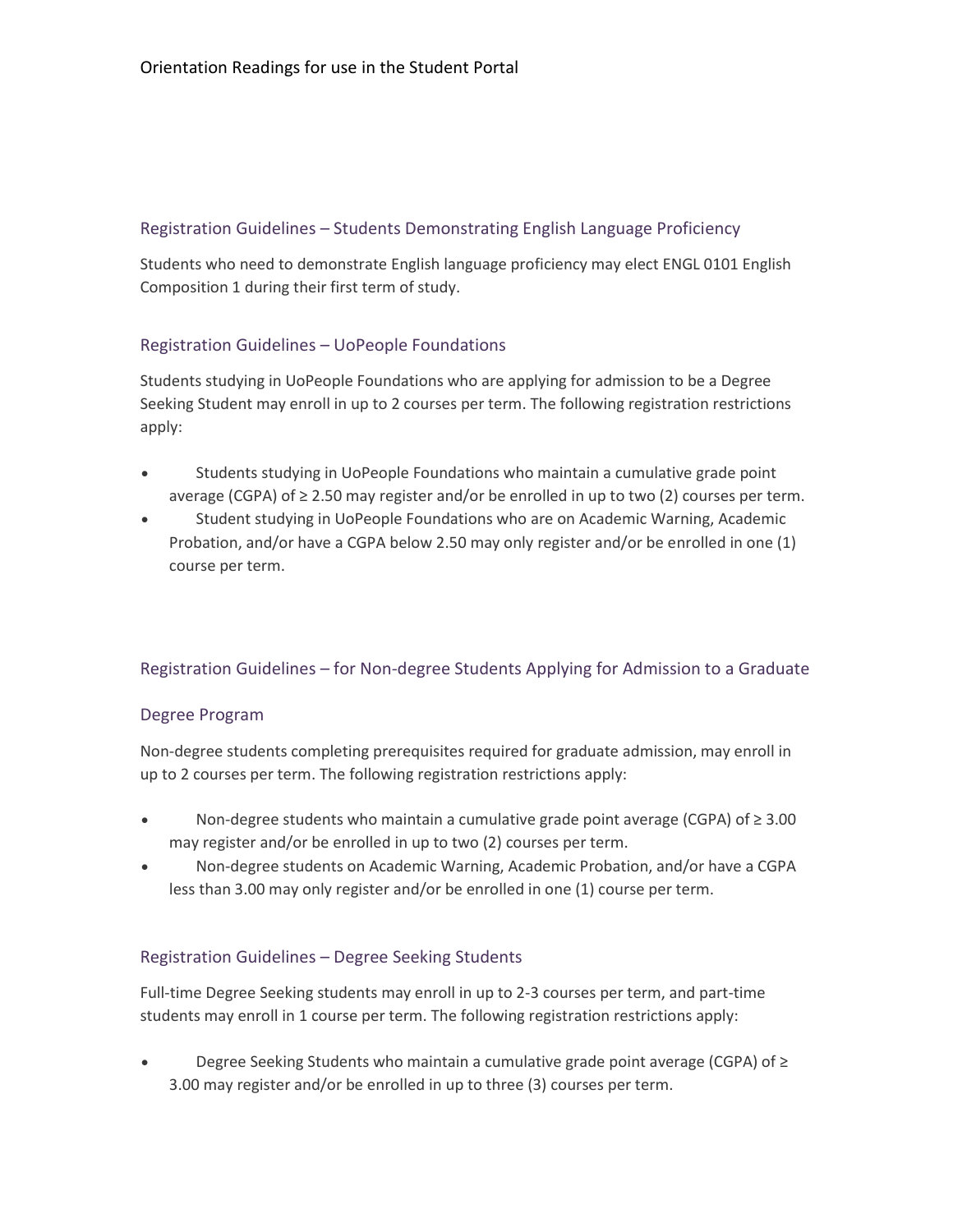Degree Seeking Students on Academic Warning, Academic Probation, and Probation Continued and/or have a CGPA below 2.00 may only register and/or be enrolled in one (1) course per term.

# Notes on the Registration Process

1. Students whose CGPA falls at the end of a given term to below the minimum CGPA required to be enrolled in the allowed number of courses for the following term, will be required to cancel courses by the first day of the term. Those who fail to meet this requirement to reduce their course load according to the stated policy will be automatically removed from any excess courses by the Office of Student Services.

2. Students whose CGPA improves at the end of a given term, which would otherwise allow them to register for additional courses for the next term, will not be able to add additional courses during late registration. They will be required to wait until registration opens during the 5<sup>th</sup> week of the following term to register for the additional number of allowed courses.

3. University of the People endeavors to fulfill all registration requests. In considering how many courses to take each term, students are reminded that they should carefully consider their other time commitments outside of the University when building their schedules, as each course requires a minimum of 15 hours of study per week; budgeting up to 17 hours a week per course is highly advisable.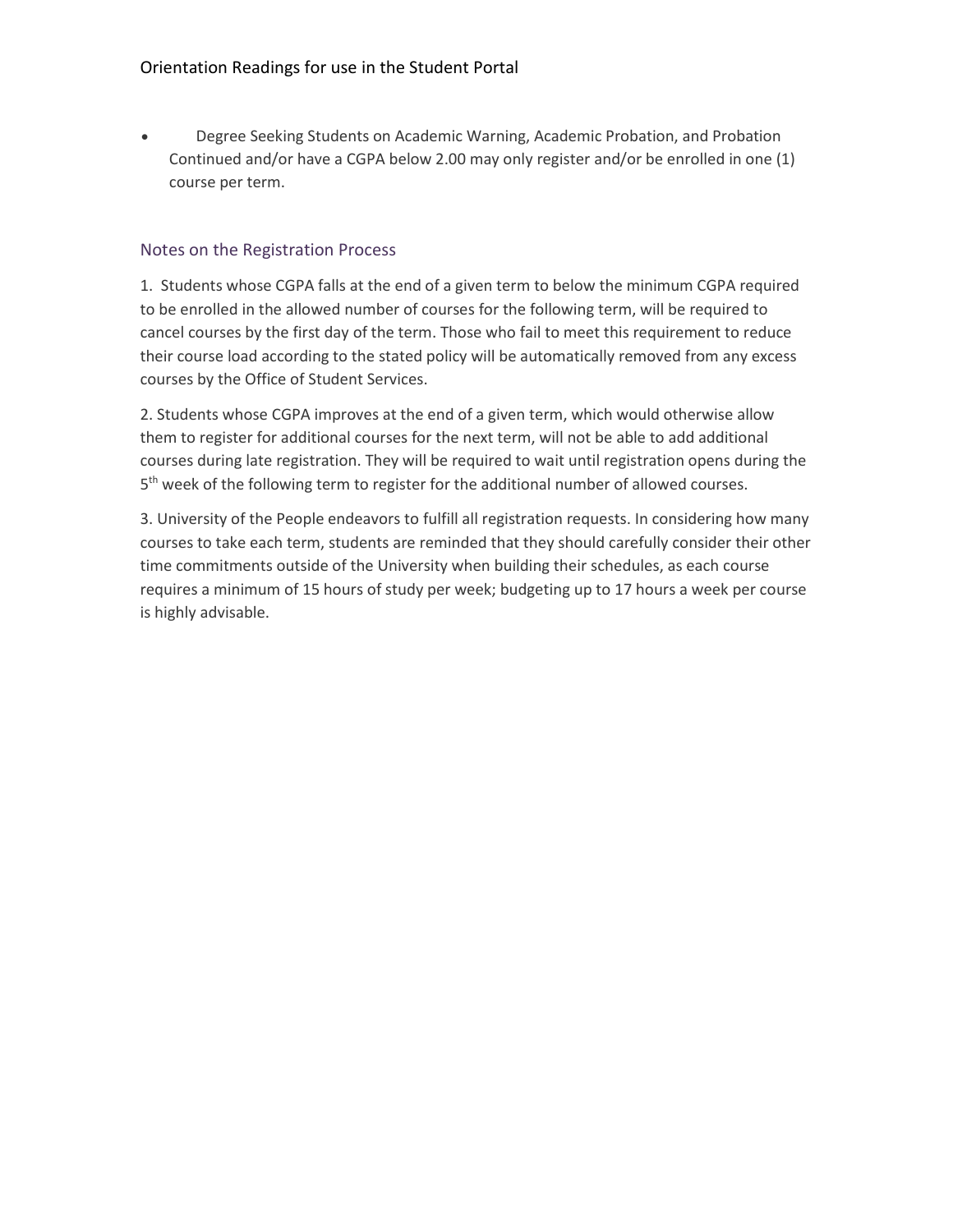# Late Registration

A few days before each academic term begins, UoPeople opens a late registration period for three days only. Please keep in mind is that a limited number of courses are offered during late registration; therefore, you are discouraged from relying on the late registration period to register for courses for an upcoming term.

#### **Mark your calendars now!**

Late Course Registration dates are listed on the University of the People Academic Calendar and we recommend that you put the dates on your calendar.

#### **Where does late registration take place?**

Late registration, like regular registration, takes place in the Student Portal with the same guidelines and procedures as during the regular registration period.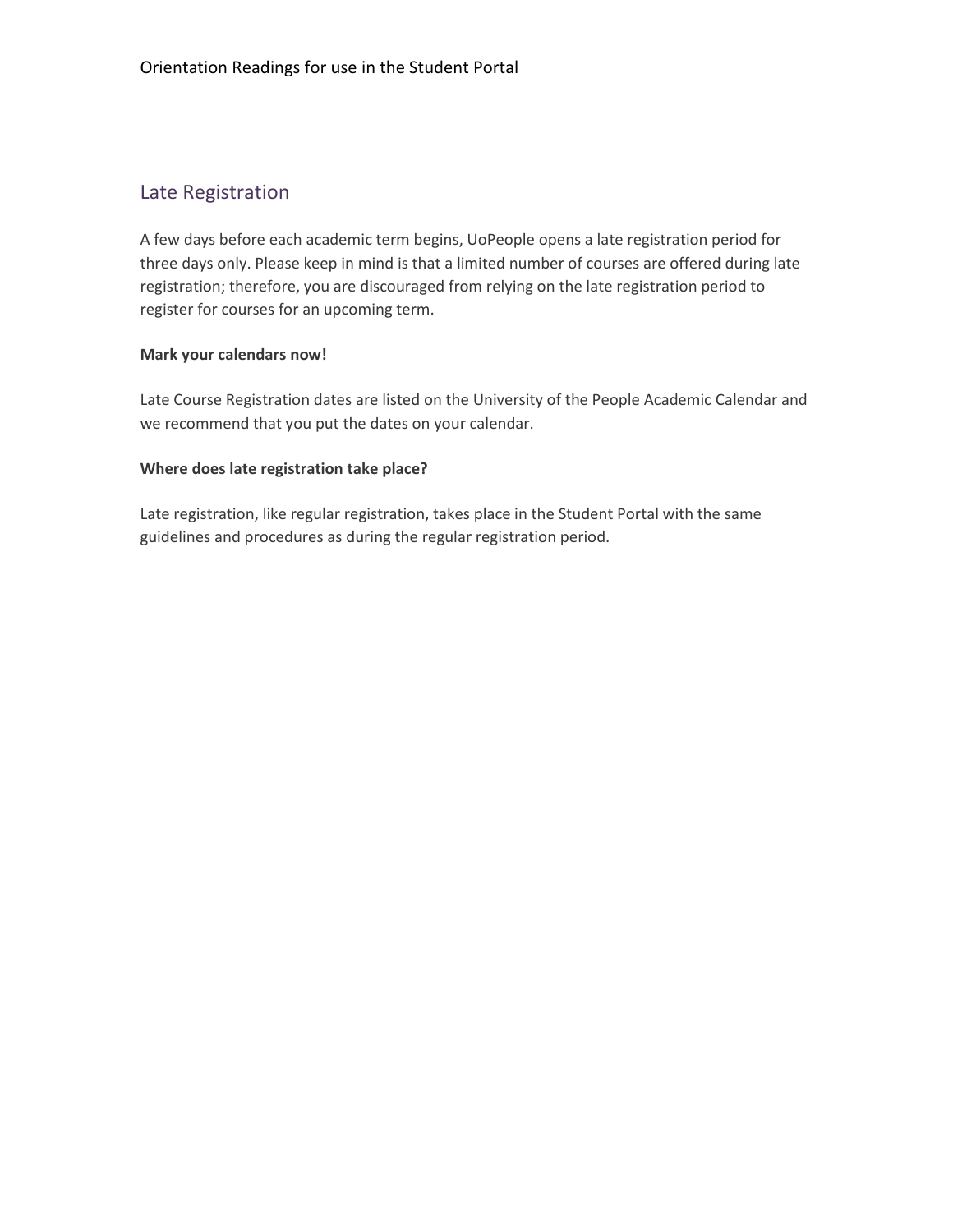# Proctoring Requirement

University of the People students are required to successfully complete the required number of proctored exams prior to graduation according to their degree program. It is a condition of awarding a degree and diploma and students cannot graduate unless all required proctored exams are successfully completed.

### **How many proctored courses are required?**

- Associate's Degree students beginning their studies at UoPeople in Term 2 of the 2011- 2012 academic year are required to complete at least five course final exams under the supervision of an approved proctor.
- Bachelor's Degree students beginning their studies at UoPeople in Term 2 of the 2011- 2012 academic year are required to complete at least eleven course final exams under the supervision of an approved proctor.

### **What happens if a student skips taking a proctored exam?**

Students who do not take a proctored exam at the end of a course will be issued a failing grade in the course regardless of the student's prior performance in the course.<sup>1</sup>[\[1\]](https://my.uopeople.edu/mod/book/view.php?id=100829&chapterid=100648#_ftn1)

Note that all University policies, including the Code of Academic Integrity, apply to proctored exams.

# **Proctor Requirements**

 $\overline{a}$ 

It is the student's sole responsibility to choose a proctor, and proctors must meet several requirements:

- be responsible adults, such as a local official, supervisor at work, librarian, or a religious figure, and be at least 21 years old;
- be willing to comply with policies and procedures to ensure the *integrity* of the exam process;
- have adequate and reliable access to the Internet, including email services;

 $<sup>1</sup>$  In the event that UoPeople implements the No Final (NF) grade during the 2016-17 academic year, students who do not</sup> take their final exams will be granted a NF (No Final) grade on their transcript for the course, and will be required to repeat the course and take the final examination within one year of receiving the NF grade.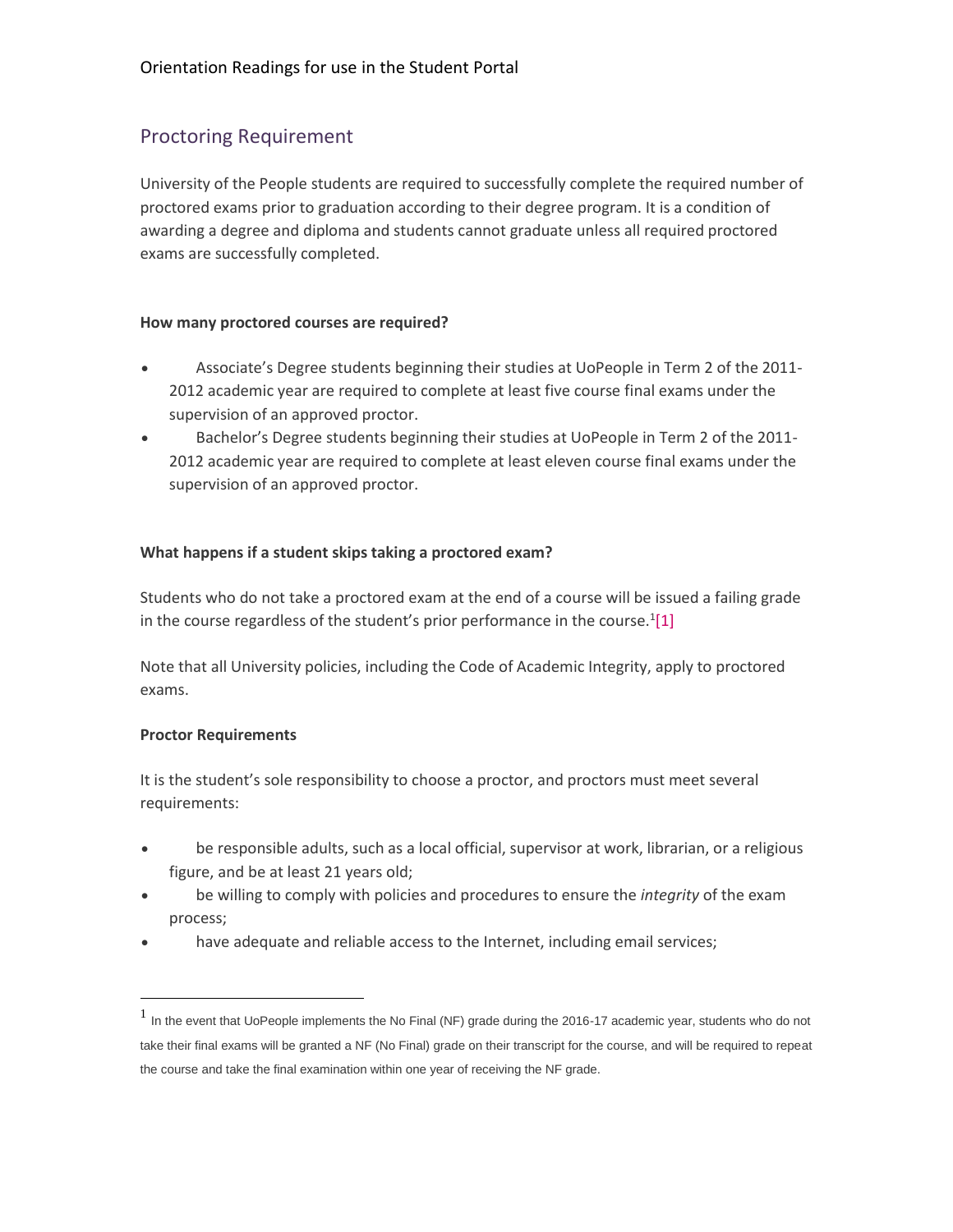be available to be physically present with the student throughout the entire proctored exam.

The proctor cannot be a relative of the student, a student at UoPeople or an applicant, nor can the proctor have a conflict of interest or have any vested interest in the student's grade or performance on his/her exam. Students are strictly prohibited from offering the proctor any payment or other benefit in return for the proctor's willingness to supervise the exam.

The University reserves the right to verify a proctor at any time.

### **What is Proctor U?**

Proctor U<https://www.proctoru.com/> provides an online proctoring service and students may elect to pay ProctorU directly for its services or they may select an approved third-party individual or organization offering proctoring services. Students should be aware that they will be responsible for any fees incurred for this service.

The hiring of a third-party proctor is not required by UoPeople.

### **Regulations for the Exam**

- Students must identify a proctor during online registration for courses that require a proctor by entering the proctor's first and last name, email address, telephone number, occupation, and place of residence. It is the student's sole responsibility to inform the Office of Student Services of any changes to the proctor's contact information.
- UoPeople reserves the right to verify a proctor at any time by contacting the proctor directly in order to validate his/her identity and to assure that the proctor meets all the requirements. If UoPeople rejects a proctor, the student will be notified accordingly and it will be the student's sole responsibility to provide another proctor. Rejecting a proctor is at the sole discretion of UoPeople, and the University has no obligation to provide reasons for the decision.
- It is the student's sole responsibility to coordinate the date, time, and location of the final exam with the proctor. The final exam period starts on Thursday, Week 9 of the term at 12:05 am UoPeople Time (GMT-5 time zone) and ends the following Sunday at 11:55 pm UoPeople Time (GMT-5 time zone). The proctored exam must be taken within this time period. UoPeople will send the proctor a reminder a week before the exam.
- Students are advised not to schedule an exam too close to the end of the final exam period in case there are technical problems or other unexpected issues. This will ensure that there is sufficient time to receive support if needed.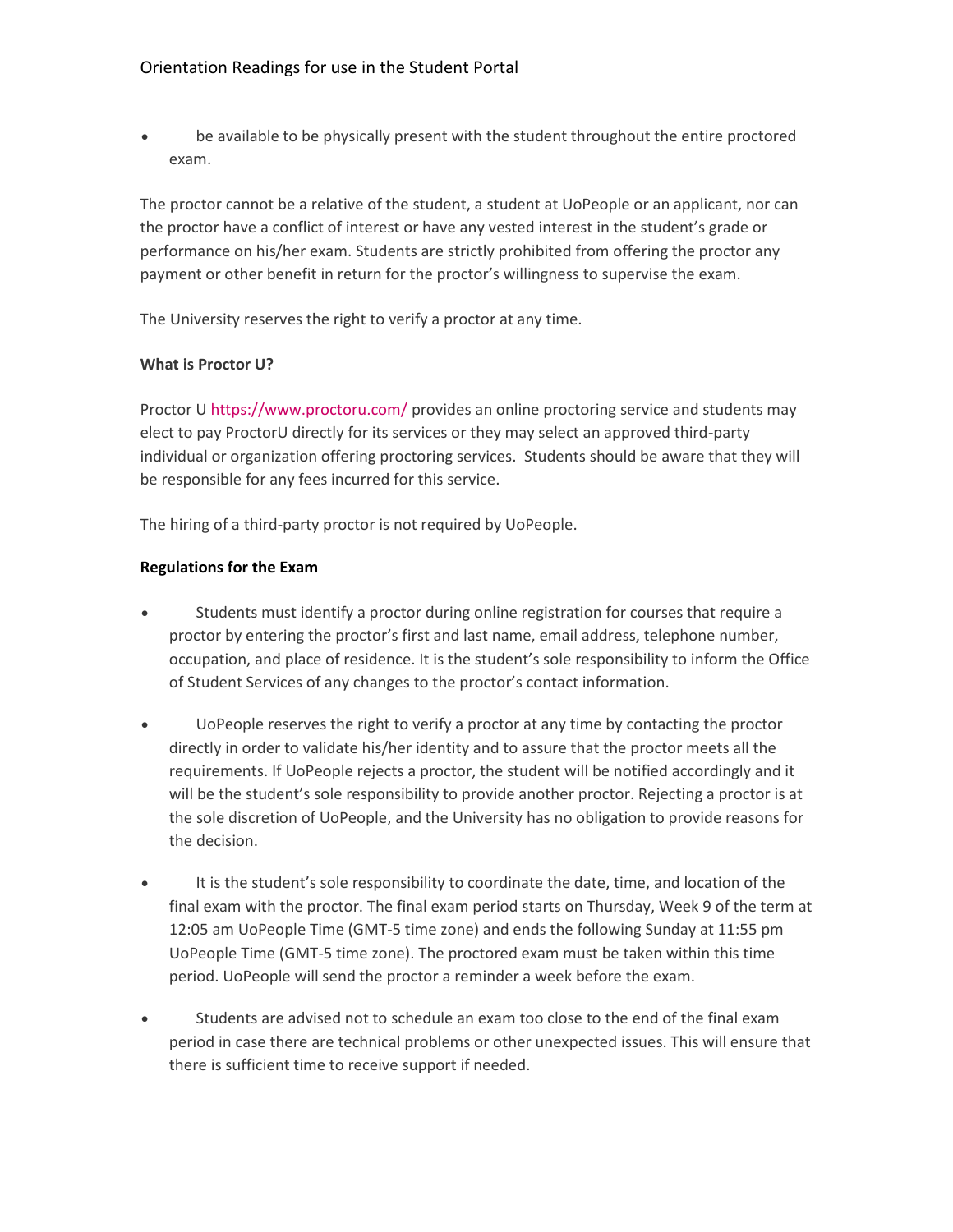- A student will not be allowed to start a proctored exam without the presence of the proctor. Prior to starting the proctored exam, students must present to the proctor a government issued ID which will be used to identify the student. Once the student is identified, the proctor must enter the exam code in the exam password field after the student has logged into the course area. The code will be provided to the proctor by the Office of Student Services a week prior to the beginning of the exam.
- It is the student's sole responsibility to make sure that the proctor is available during the final exam period. A scheduling problem with the proctor will not be considered a legitimate reason for extending the exam or requesting a makeup exam.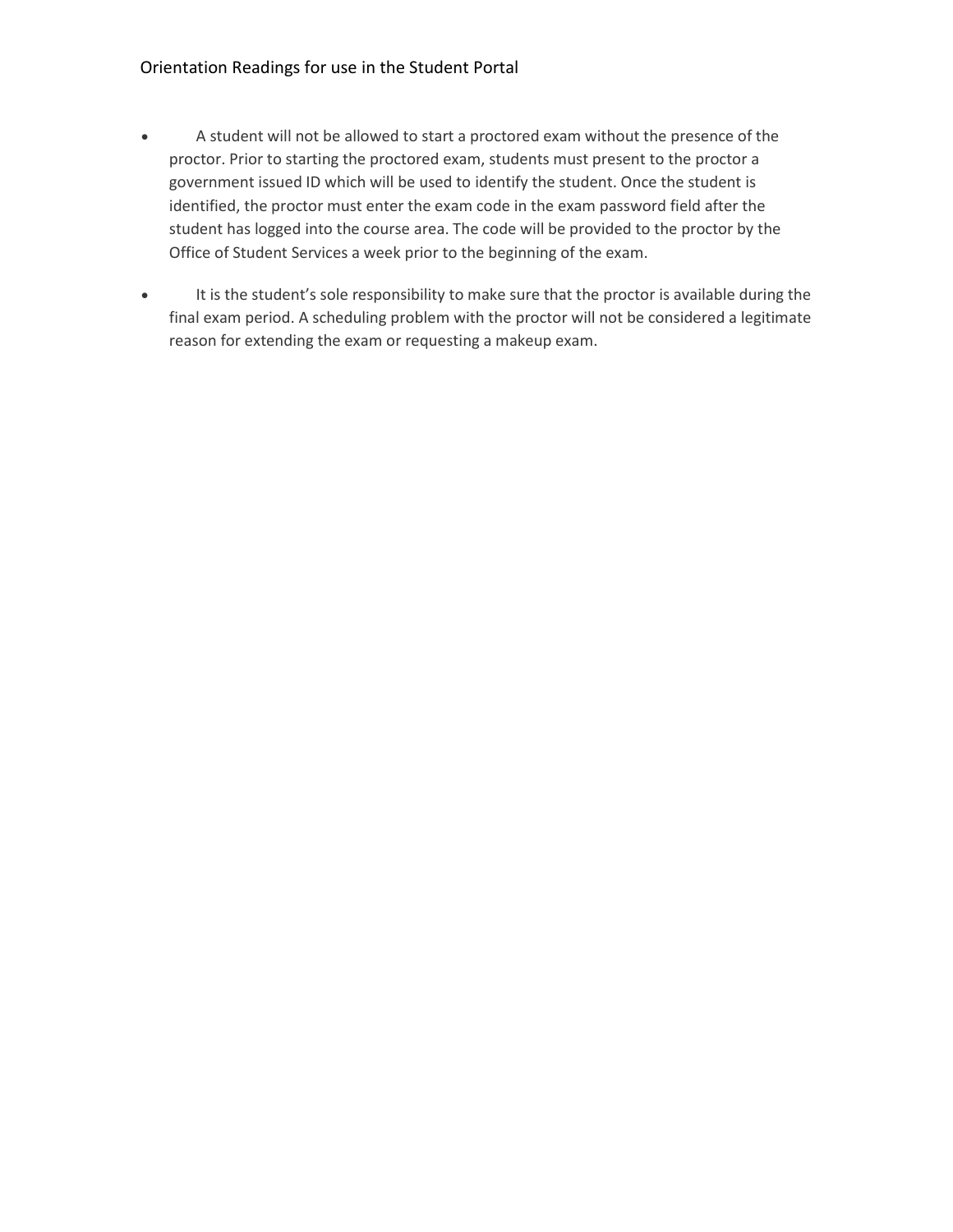# Course Assessment Fees

UoPeople is a non-profit academic institution but charges course assessment fees which apply to all students studying at the University. We've prepared some key points for you here to remember that all apply to students studying at the undergraduate level at UoPeople. There are separate Course Assessment Fees for graduate students at UoPeople.

1. All Degree Seeking Students and all non-degree students are required to pay a Course Assessment Fee of \$100 for every end of course assessment taken at the undergraduate level.

Non-degree students include all students studying in UoPeople Foundations, students enrolled in ENGL 0101 English Composition 1 to demonstrate English proficiency, students taking prerequisites to be admitted for graduate study, and any other student who is not in a degree program.

2. All applicants and/or students applying for academic renewal, including students who began their initial application to University of the People before August 27, 2012, are required to pay Course Assessment Fees.

3. For students who need to repeat courses at UoPeople: course assessment fees **are incurred** for students repeating courses at UoPeople; students will need to pay an additional Course Assessment Fee for each course taken.

4. Students who are applying to UoPeople for admission to a graduate level degree program who are completing prerequisite courses at the undergraduate level also pay a \$100 Course Assessment fee per course required.

The amount for Course Assessment Fees is reviewed annually by UoPeople, and students will be notified if there is a change no later than June 1st each year.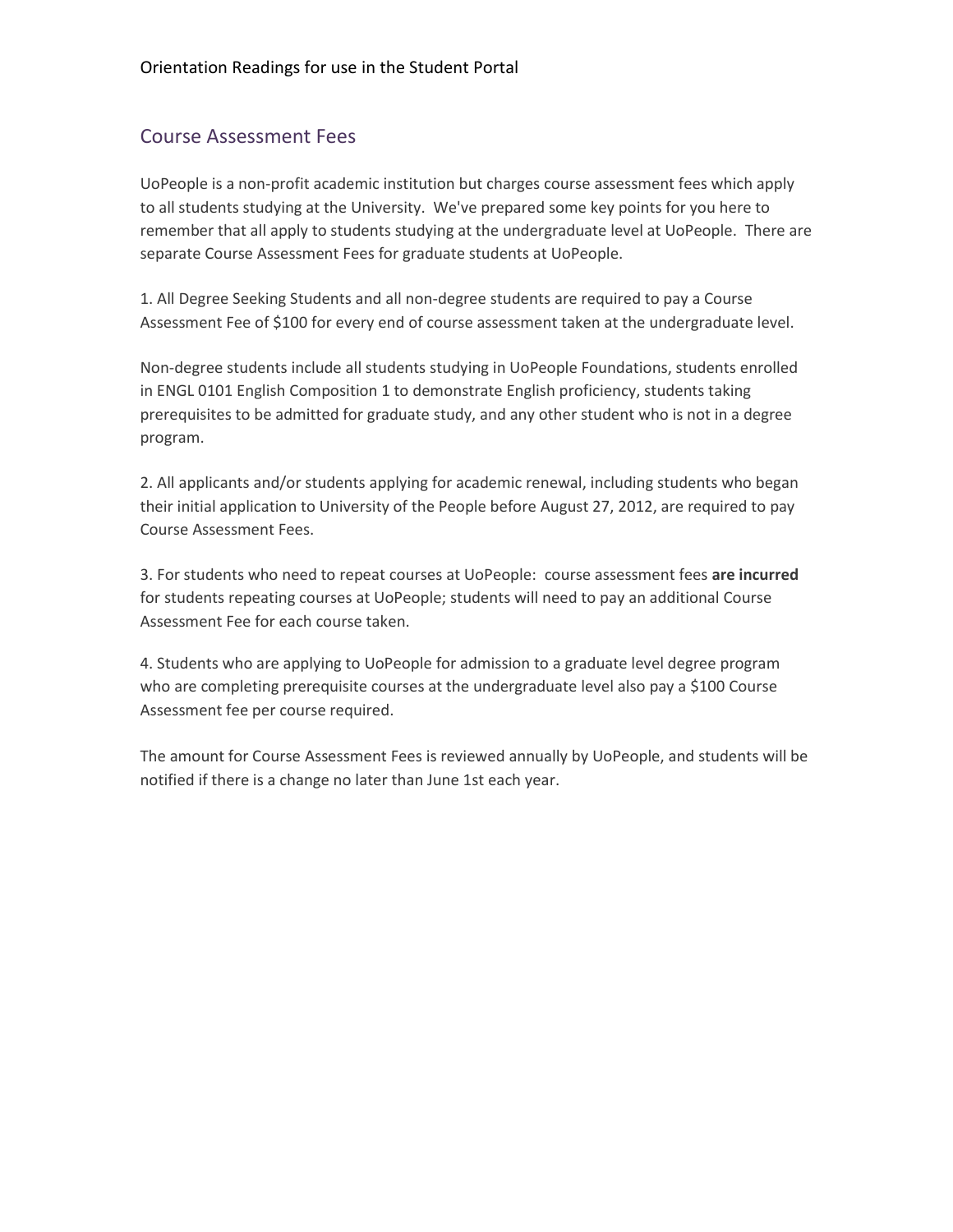# Payment of Course Assessment Fees

Students are encouraged to plan, anticipate, and budget for all Course Assessment Fees payments to avoid interruption of their academic schedule. Payments for Course Assessment Fees are due **after** the drop/withdrawal period is over (which is the end of the 4th week of the term) and **before** the end of the final exam period.

We cannot emphasize enough that UoPeople provides a fairly substantial window (just over 4 weeks long) for students to pay for their Course Assessment Fees. We therefore encourage you to highlight these dates on your personal calendars accordingly for each of the 5 terms throughout the academic year.

If you are looking at the UoPeople Academic Calendar, please note the following two dates for each of the 5 terms: you may pay after the "Last Day - course withdrawal" for the term you are enrolled and you must pay before the "Final exam period ends" for the term you are studying. Those are the dates on the Academic Calendar to look for!

#### **You may be asking how you can pay. Here's how:**

Payments methods for Course Assessment Fees can be made online payment using a PayPal account or as a guest for payments via credit card, and offline payments such as Western Union, Money Gram, Western Union Global Pay or cashier's check.

All clarifications, questions, and requests for assistance regarding how to make payments should be directed to the Payments Office at [payments@uopeople.edu.](mailto:payments@uopeople.edu)

#### **What happens if students do not pay the Course Assessment Fee within the time required:**

If a student takes the final exam and the Course Assessment Fees is not paid by the end of the final exam period, a financial hold will be placed on the student's file.

#### **What exactly happens if a student is placed on financial hold?**

In the event that a student is placed on a financial hold, (1) a student's course registrations for the upcoming term are cancelled and (2) a student cannot register for or to continue taking courses until all outstanding payments are made and the hold is removed.

#### **What happens if a student has a financial hold but pays before the end of late registration?**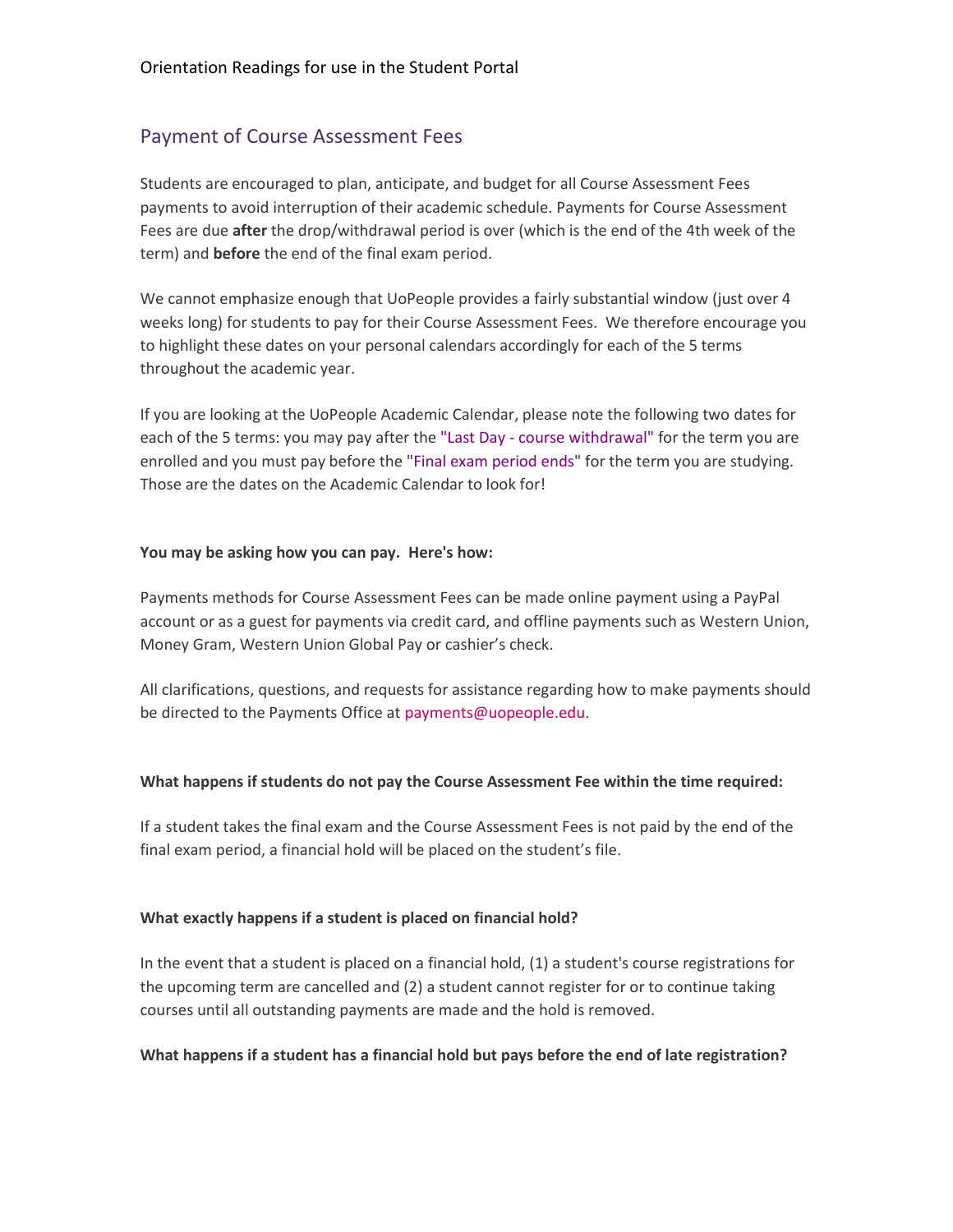If all outstanding balances for Course Assessment Fees are paid before the end of late registration, students can register for courses during late registration and continue with their studies.

But please note that course selection during late registration typically does not have typically have a great selection of open seats for students wanting to register, so waiting to register during late registration should not be your first choice at all. Also, note that students who had previously registered for courses during the regular 3-week registration but did not pay their Course Assessment Fees in time do not get to necessarily re-register for the exact courses that they had registered for as those course spots will have already been canceled as soon as soon as the student is put on financial hold.

# **What happens if a student is trying to secure additional funding but cannot pay over an extended period of time?**

Students may be on a financial hold for up to three terms. By the start of the fourth term if any outstanding payment is still due, the student will be administratively withdrawn from UoPeople. A student may request re-enrollment or reinstatement to the University, or apply for academic renewal, but only after any overdue payments are made in full.

#### **What options are available to students who want to inquire about financial aid?**

Students may review outstanding balances and payments due to the University inside the Student Portal. In the event that student cannot pay the Course Assessment Fees, they may request financial aid by contacting the Financial Aid Office at [financial.aid@uopeople.edu.](mailto:financial.aid@uopeople.edu) In this case, students should apply for a leave of absence (LOA) from the University.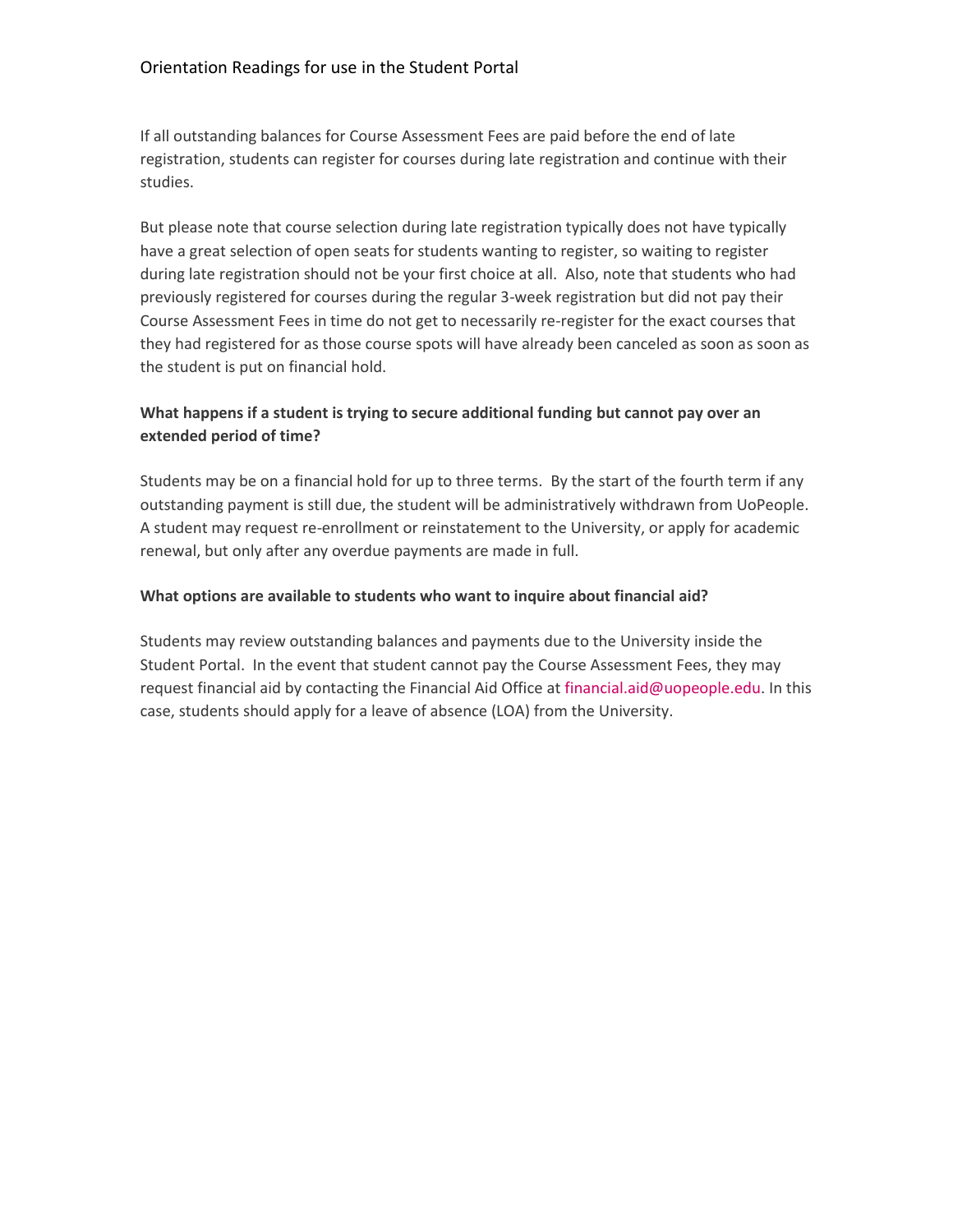#### General Education Degree Requirements

#### ASSOCIATE OF SCIENCE GENERAL EDUCATION REQUIREMENTS

Students pursuing an Associate of Science degree must complete the following 9 courses to fulfill the General Education requirements.

#### **Foundational Requirements** – 3 courses required

Learning & Research Fundamentals – 1 course required

UNIV 1001 Online Education Strategies

• Mathematical Sciences – 2 courses required

MATH 1201 College Algebra

MATH 1280 Introduction to Statistics

#### **Writing Requirement** – 1 course required

ENGL 1102 English Composition 2

**Values and Ethical Reasoning** – 1 course required

PHIL 1404 Ethics and Social Responsibility

#### **Civilization Studies, Culture and Belief** – 1 course required

HIST 1421 Greek and Roman Civilization

**Disciplinary Areas of Knowledge Requirement** – 3 courses required including 1 course in each of the following areas: Humanities (HU), Social and Behavioral Sciences (SBS), Natural Sciences and Technology (NST). Prerequisites for the major in Community and Public Health may satisfy disciplinary area of knowledge requirements.

#### BACHELOR OF SCIENCE GENERAL EDUCATION REQUIREMENTS

Students pursuing a Bachelor of Science degree must complete the following 11 courses to fulfill the General Education requirements.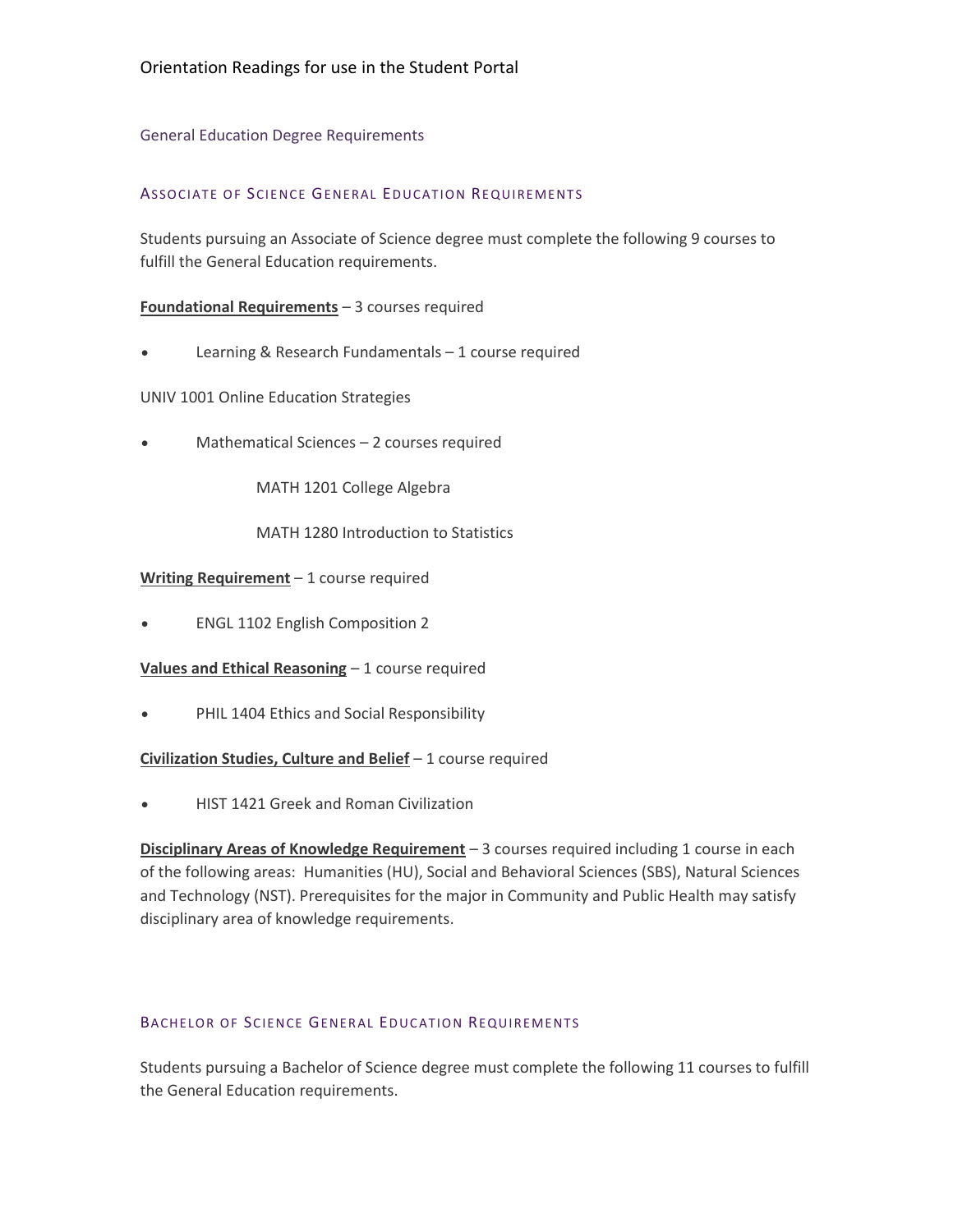# **Foundational Requirements** – 3 courses required

Learning & Research Fundamentals – 1 course required

UNIV 1001 Online Education Strategies

• Mathematical Sciences – 2 courses required

MATH 1201 College Algebra

MATH 1280 Introduction to Statistics

**Writing Requirement** – 1 course required

ENGL 1102 English Composition 2

**Values and Ethical Reasoning** – 1 course required

• PHIL 1404 Ethics and Social Responsibility

**Civilization Studies, Culture and Belief** – 1 course required

HIST 1421 Greek and Roman Civilization

**Disciplinary Areas of Knowledge Requirement –** 5 courses required including 2 courses in Humanities (HU), 2 courses in Social and Behavioral Sciences (SBS), and 1 course in Natural Sciences and Technology (NST). Prerequisites for the major in Community and Public Health may satisfy disciplinary area of knowledge requirements.

The following courses are approved to meet the requirement for study in the three disciplinary areas.

| Area                                                    | <b>Course Title</b>                    | <b>Course Code</b> | <b>Prerequisites</b> |
|---------------------------------------------------------|----------------------------------------|--------------------|----------------------|
| Natural Sciences and Technology Introduction to Biology |                                        | <b>BIOL 1301</b>   | <b>None</b>          |
|                                                         | Biology 1 for Health Studies Majors    | <b>BIOL 1121</b>   | <b>None</b>          |
|                                                         | Introduction to Environmental Sciences | <b>ENVS 1301</b>   | None                 |
| Social and Behavioral Sciences                          | Introduction to Economics              | <b>ECON 1580</b>   | <b>None</b>          |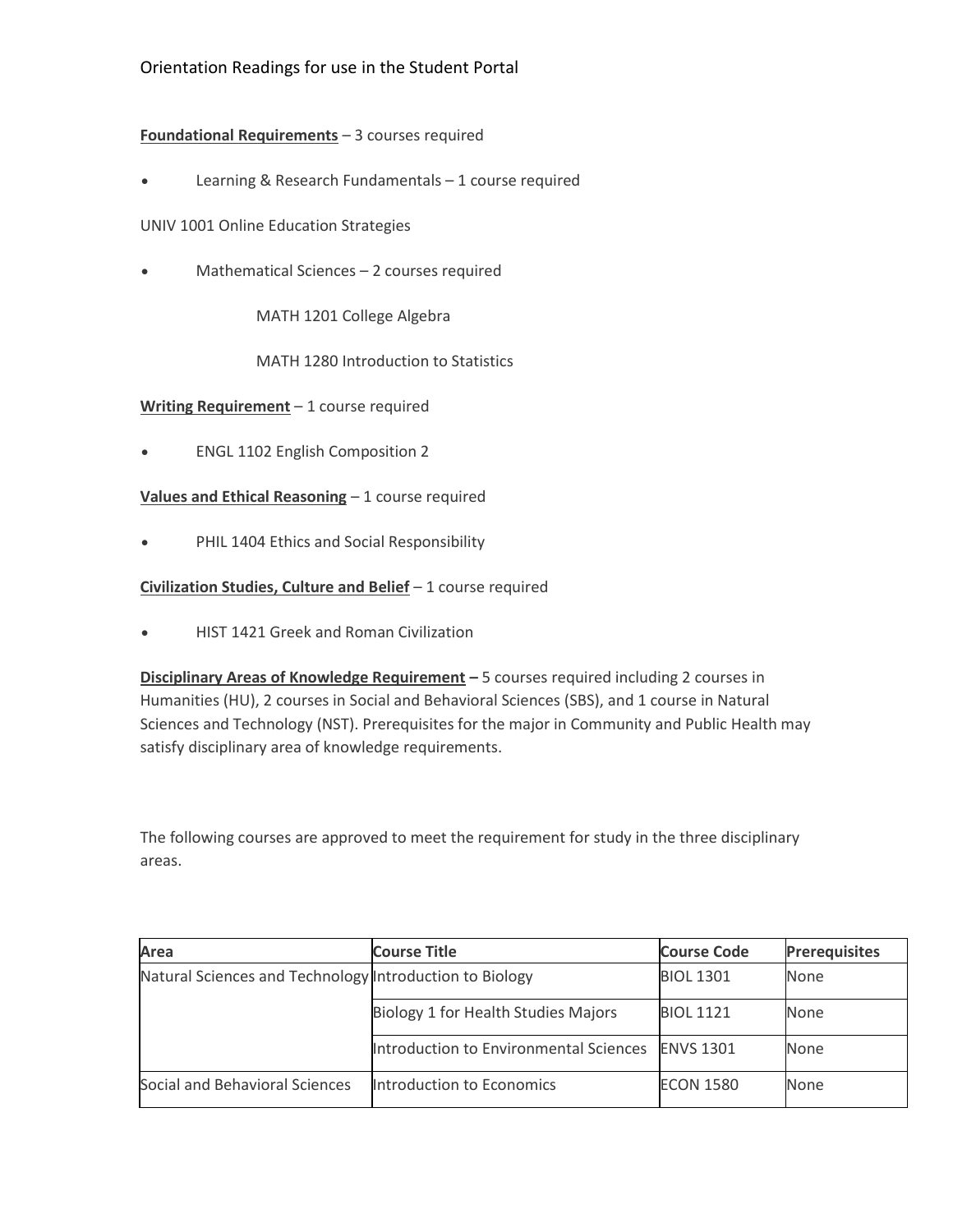|                   | Globalization                    | <b>POLS 1503</b>  | None |
|-------------------|----------------------------------|-------------------|------|
|                   | Introduction to Human Psychology | <b>PSYC 1111</b>  | None |
|                   | <b>Emotional Intelligence</b>    | <b>PSYC 1205</b>  | None |
|                   | Introduction to Psychology       | <b>PSYC 1504</b>  | None |
|                   | Introduction to Sociology        | SOC 1502          | None |
| <b>Humanities</b> | Art History                      | <b>AHIST 1401</b> | None |
|                   | <b>World Literature</b>          | <b>ENGL 1405</b>  | None |
|                   | Introduction to Philosophy       | <b>PHIL 1402</b>  | None |

*Note: Any course listed with the department of a student's major may not be used to satisfy a disciplinary area of knowledge requirement.*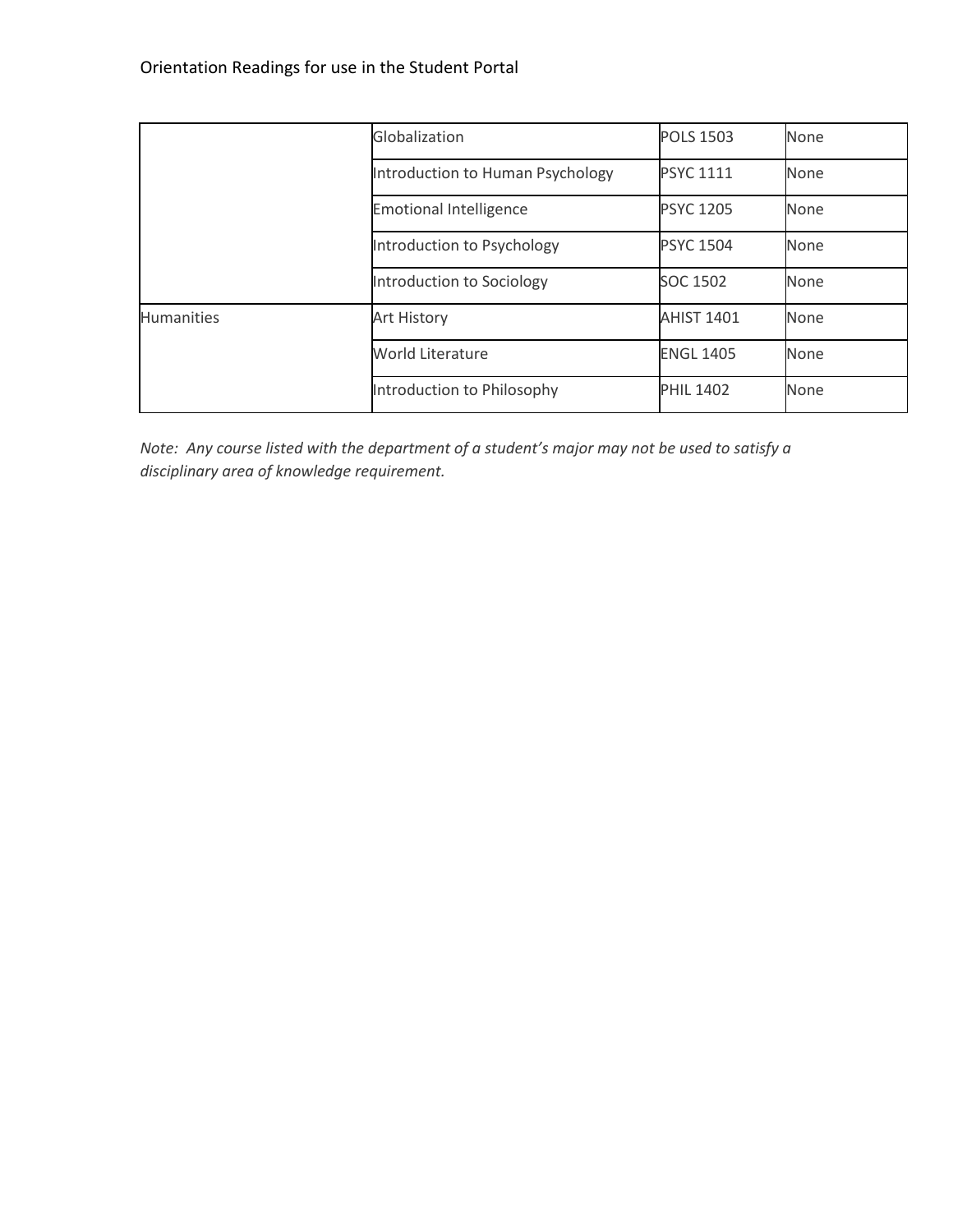# Degree Level and Undergraduate Majors at UoPeople

Degree Seeking Students<sup>2</sup> at UoPeople may choose from two degree levels and three major programs of study:

- Associate of Science in Business Administration (AS-BA)
- Associate of Science in Community and Public Health (AS-CPH)
- Associate of Science in Computer Science (AS-CS)
- Bachelor of Science in Business Administration (BS-BA)
- Bachelor of Science in Community and Public Health (BS-CPH)
- Bachelor of Science in Computer Science (BS-CS)

Information on program goals and course requirements for each of the majors are provided in the UoPeople Catalog describing the specific programs of study.

 $\overline{a}$ 

<sup>2</sup> Students who began their studies before Term 1 of the 2012-13 academic year are not eligible to elect an Associate or Bachelor's Degree in Community and Public Health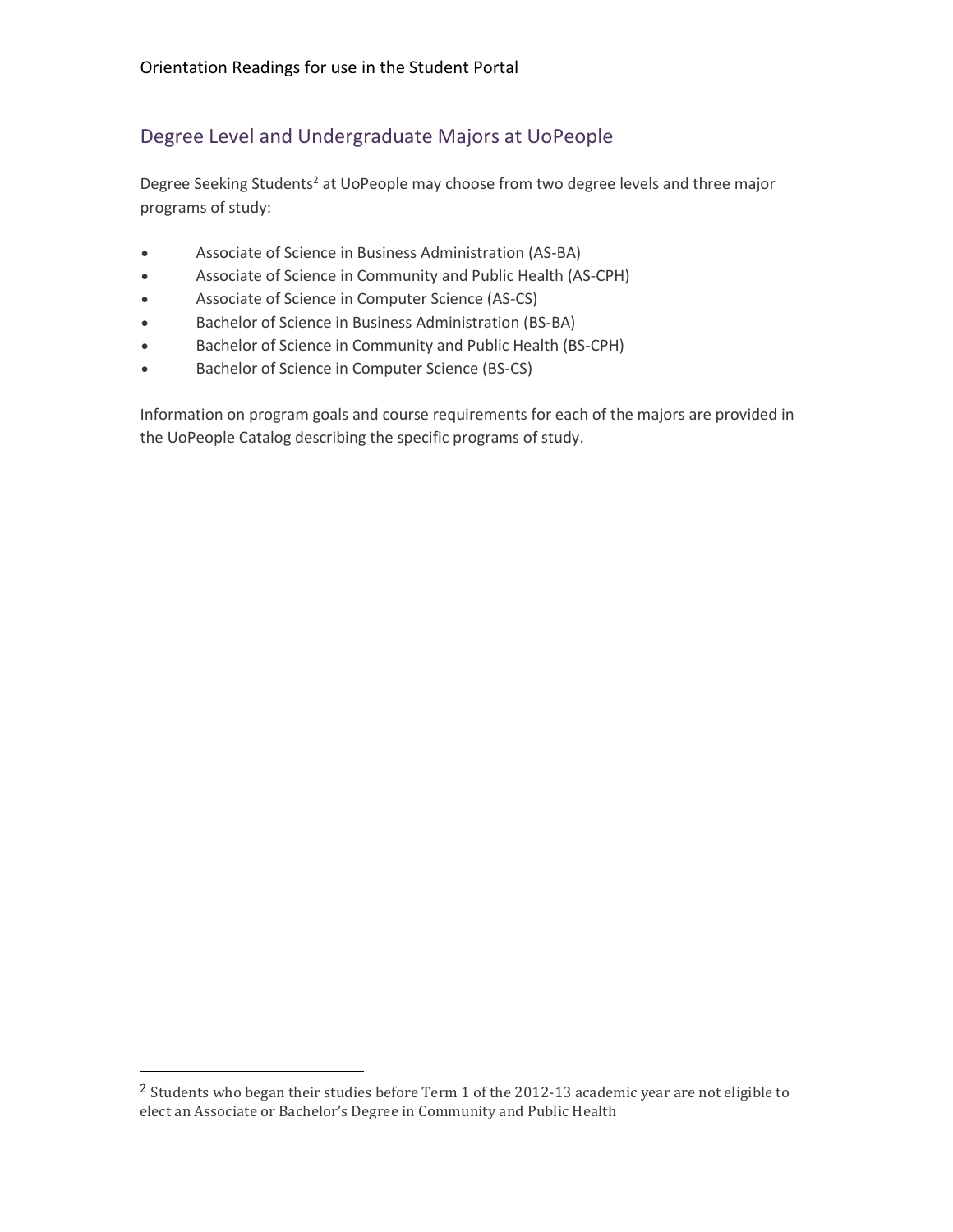# Inactivity Policy and Leave of Absence (LOA) Allowance

We want to be sure you understand UoPeople's policy on Inactivity first, and then you will better understand what is required if you plan to be an inactive at UoPeople during an upcoming term.

#### **Inactivity Policy**

UoPeople allows students to be inactive for up to three (3) consecutive terms **but** not inactive for more than three (3) terms in a given academic year (September to August). Under special circumstances such as military service, a student's inactivity may be extended for a maximum of five years.

# **What happens if you need to be inactive at UoPeople more than what is allowed by the University?**

Students requiring an extended period of inactivity at UoPeople may wish to consider withdrawing from the University.

#### **When are you considered inactive during a term?**

Students are considered inactive during a term:

- with an approved leave of absence (LOA)
- when dropping and/or withdrawing and/or being granted an administrative course withdrawal from all classes

#### **What happens if you know you cannot study at UoPeople during an upcoming term?**

Students must apply for a leave of absence when planning they are not planning to study at UoPeople during in an upcoming term.

# **How do you apply for a Leave of Absence (LOA)?**

Students not planning to register for classes during an upcoming term are required to request a leave of absence (LOA) via the Student Portal [\(https://students.uopeople.edu/login.aspx\)](https://students.uopeople.edu/login.aspx) using the online form.

#### **What is the deadline each term to apply for a LOA?**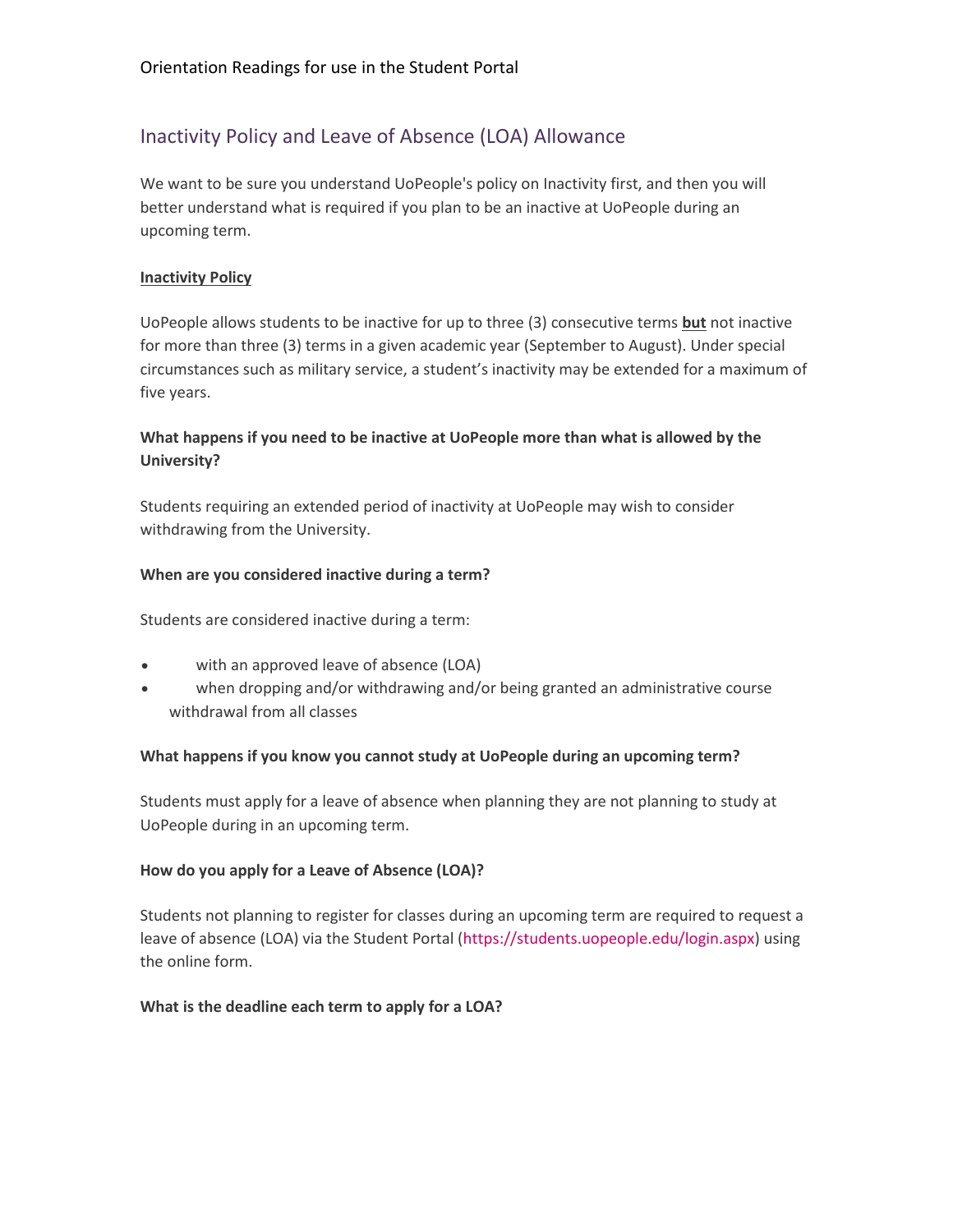Students have until one (1) week before the term begins to make this request.<sup>3</sup>

# **Can students apply for a LOA after the term has already started if they dropped or withdrew from all their classes?**

Students **do not need** to apply for a leave of absence after the term begins if they drop or withdraw from all of their classes; they are granted an administrative course withdrawal from all courses during a term, and that term is counted as an inactive term for the student.

# **What happens if a student does not register for classes for an upcoming term and also does not apply for a LOA?**

Students who do not register for classes for an upcoming term and do not apply for a LOA are administratively withdrawn from UoPeople.

#### **Special Instructions to Graduating Students on Applying for a LOA:**

Before the end of the registration period during the term in which they will complete all requirements for the degree, students should apply for a LOA for the upcoming term and for each subsequent term until their degree is conferred by the University.

#### If you have questions about applying for a LOA, please contact your personal Program Advisor.

l

<sup>&</sup>lt;sup>3</sup> The University reserves the right to request supporting documentation for any leave of absence. University of the People's decision to grant or refuse a request for a leave of absence will be final and binding.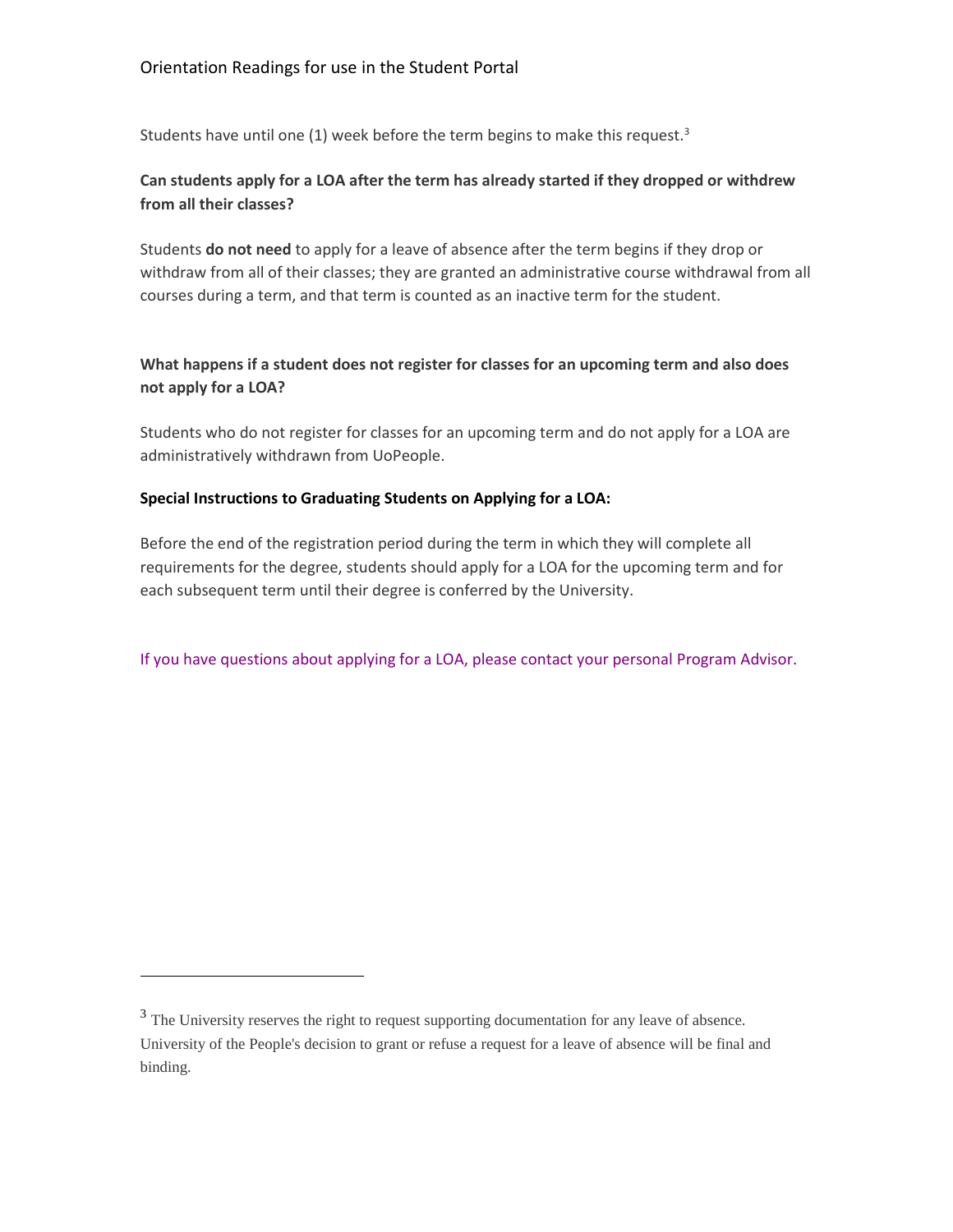# Time to Degree Requirement

**University of the People has five terms in its academic year, each ten weeks in length.** 

**Students must complete all requirements for the Associate's Degree in no more than 25 terms of active enrollment excluding any periods of separation from the University.** 

**Students must complete all requirements for the Bachelor's Degree in no more than 50 terms of active enrollment excluding any periods of separation from the University.**

#### **What is a period of separation?**

A period of separation includes any time a student is out of residence – that is, not studying at UoPeople/inactive at the University— which includes being either unenrolled from UoPeople, and/or enrolled at UoPeople without completing any course work in the intervening terms, and/or on a Leave of Absence.

Note that the time granted for your inactivity at UoPeople will **not** count against the total time allowed to complete the degree. We encourage you to be in contact with your personal Program Advisor to begin developing an academic plan and to begin estimating the time it will take you to complete your degree based on the factors and limitations listed below:

- Students who enroll full-time for all five terms in the year can complete the A.S. degree in two academic years and the B.S. degree in four years. For example, students who complete two courses a term over the course of five terms in a year would complete ten courses each year; twenty courses are required for completion of the A.S. degree and forty courses are required for completion of the B.S. degree.
- Students who enroll full-time, but follow the more common pattern of postsecondary study and annually take 1 term out of residence, can complete the A.S. degree in two and a half academic years and the B.S degree in five years. For example, students who complete two courses a term over the course of four terms in a year would complete eight courses after 1 year, sixteen courses after 2 years, twenty courses after two and a half academic years, etc; twenty courses are required for completion of the A.S. degree and forty courses are required for completion of the B.S. degree.
- Students who pursue their degree on a part-time basis or who take extended leaves will take longer to graduate.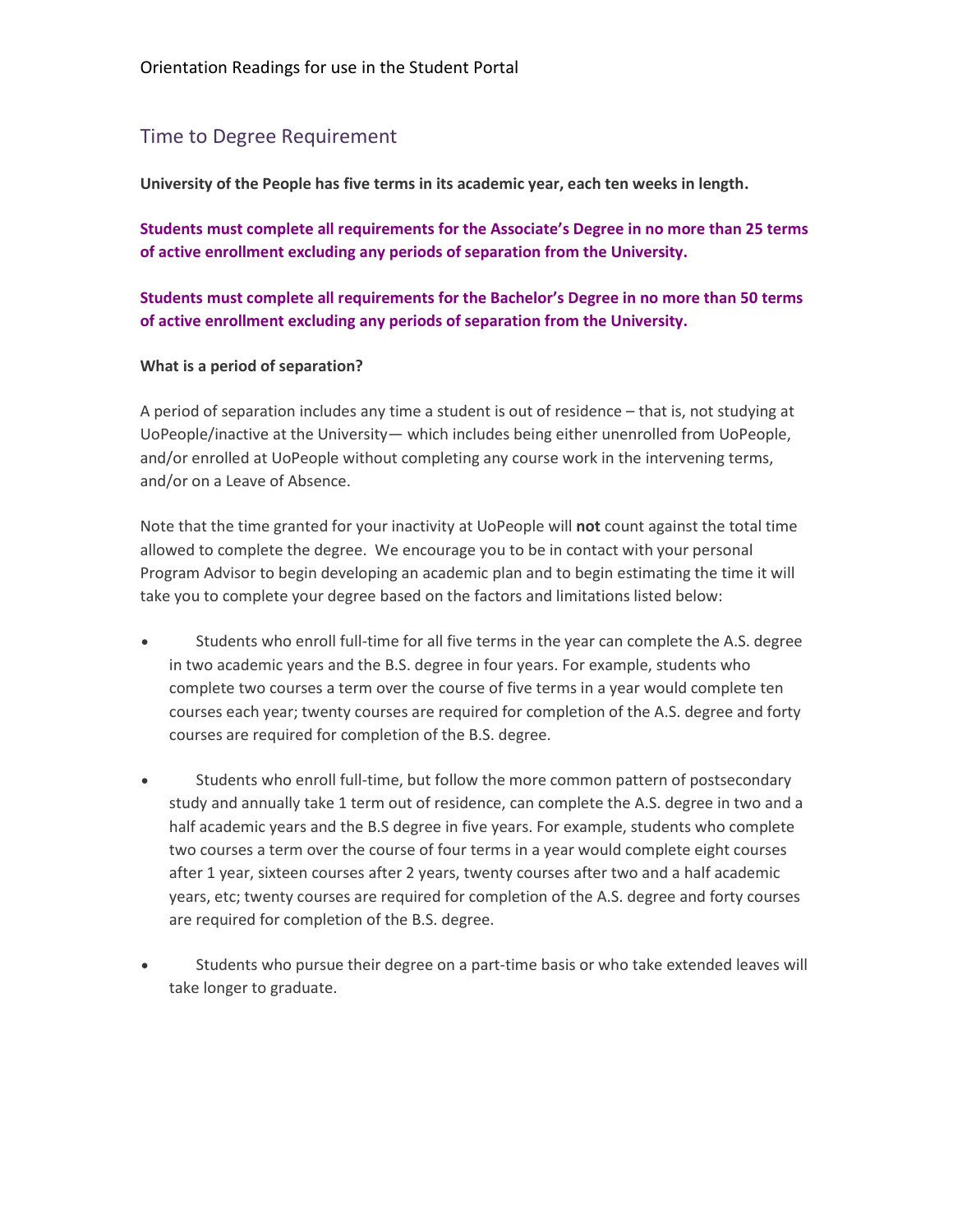# Satisfactory Academic Progress (SAP)

University of the People monitors students' academic performance to ensure satisfactory progress toward a degree. All students all required to maintain a minimum cumulative GPA of 2.00.

Satisfactory Academic Progress (SAP) is evaluated at the end of every term, and active students who earn a letter grade in a course, excluding "W" are notified in writing by the Office of Student Affairs of their academic standing within one month of every evaluation point. Students who withdraw from the institution during a term when they are issued a letter grade of A through F will receive a letter from the Dean of Student Affairs verifying their final academic standing at the time of their withdrawal from UoPeople; this will remain on permanent file with the University.<sup>4</sup>

The University reserves the right to place students on Academic Warning, Academic Probation, Probation Continued, and Academic Suspension, and reserves the right to remove students from Academic Warning, Academic Probation, Probation Continued, and Academic Suspension based on their academic performance and degree program, notwithstanding the Academic Standards.

#### Good Standing

Students maintaining a minimum CGPA of 2.00 are in good standing.

#### Academic Warning

Students who had been in good standing in the previous term and whose minimum cumulative GPA drops to below 2.00 at the end of the current term are placed on Academic Warning. Students on Academic Warning who meet or exceed a 2.00 cumulative GPA during the subsequent term return to good standing.

Students on Academic Warning are encouraged to be in contact with their personal Program Advisor.

#### Academic Probation

 $\overline{a}$ 

Students who had been on Academic Warning in the previous term and whose minimum cumulative GPA continues to be below 2.00 at the end of the current term are placed on Academic Probation. Students on Academic Probation that meet or exceed a 2.00 cumulative GPA during the subsequent term return to good standing.

<sup>4</sup> Students who are dismissed from the University for not meeting admissions requirements to a degree program will not receive notice of their academic standing at the end of the evaluation point, but it will be recorded in the student's permanent file with the University.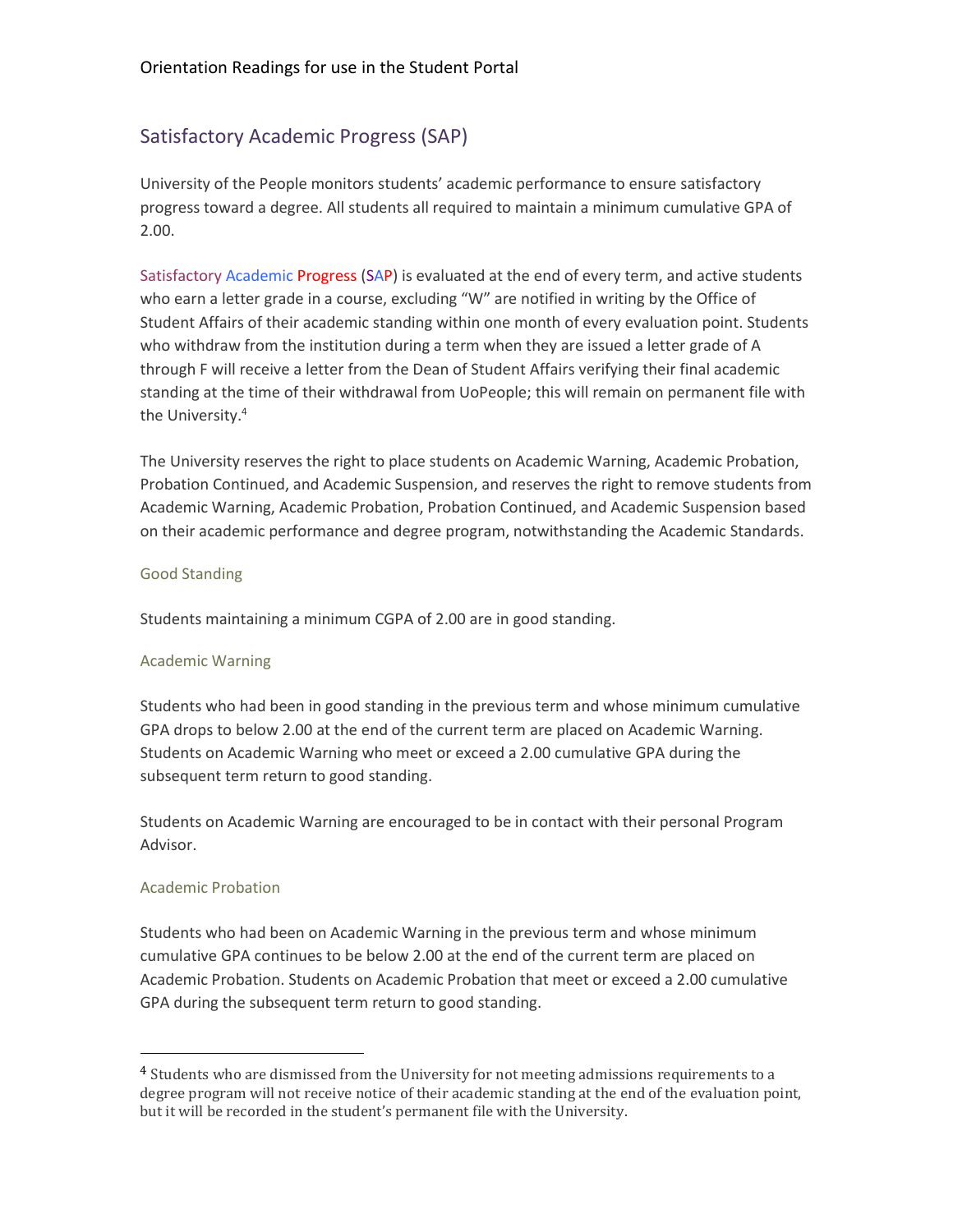Students on Academic Probation are encouraged to be in contact with their personal Program Advisor.

### Probation Continued

# *The Probation Continued status is available only for Degree Seeking Students.*

Degree Seeking Students who are on Academic Probation and whose term achievements show substantial improvement but whose cumulative GPA is still just below a 2.00 and would be subject to Academic Dismissal, may instead be placed on Probation Continued status at the sole discretion of the Dean of Student Affairs and the Student Affairs Committee. Probation Continued status allows the student another term to achieve good standing; those who fail to achieve good standing within one term will face Academic Dismissal. In highly specialized cases, Probation Continued may be extended for more than one term.

Degree Seeking Students on Probation Continued are encouraged to be in contact with their personal Program Advisor.

#### Academic Suspension

#### *Academic Suspensions are available only for Degree Seeking Students.*

Degree Seeking Students who are on Academic Probation or Probation Continued whose term achievements show substantial improvement but whose cumulative GPA is close but not yet a 2.00 and would be subject to Academic Dismissal, may instead be placed on Academic Suspension for up to three terms at the sole discretion of the Dean of Student Affairs and the Student Affairs Committee.

Degree Seeking Students on Academic Suspension may not enroll in the next one-to-three term(s); Academic Suspension consists of a one-to-three term separation from the University and does not count toward the student's time to degree.

No sooner than one term before the conclusion of the specified suspension period, students on Academic Suspension may apply for reinstatement as a Degree Seeking Student. They will be required to sign and complete a contract for Improved Academic Performance with the Program Advising Office by the first day of the term of reinstatement or will not be permitted to return to their studies.

Degree Seeking Students returning from Academic Suspension are placed on Probation Continued, may enroll in one course per term, and are required to achieve a minimum term GPA of 2.00 at the end of every term until they meet or exceed a 2.00 cumulative GPA and return to good standing. Students on Probation Continued who do not achieve a minimum term GPA of 2.00 at the end of every term are dismissed from the University. In highly specialized cases,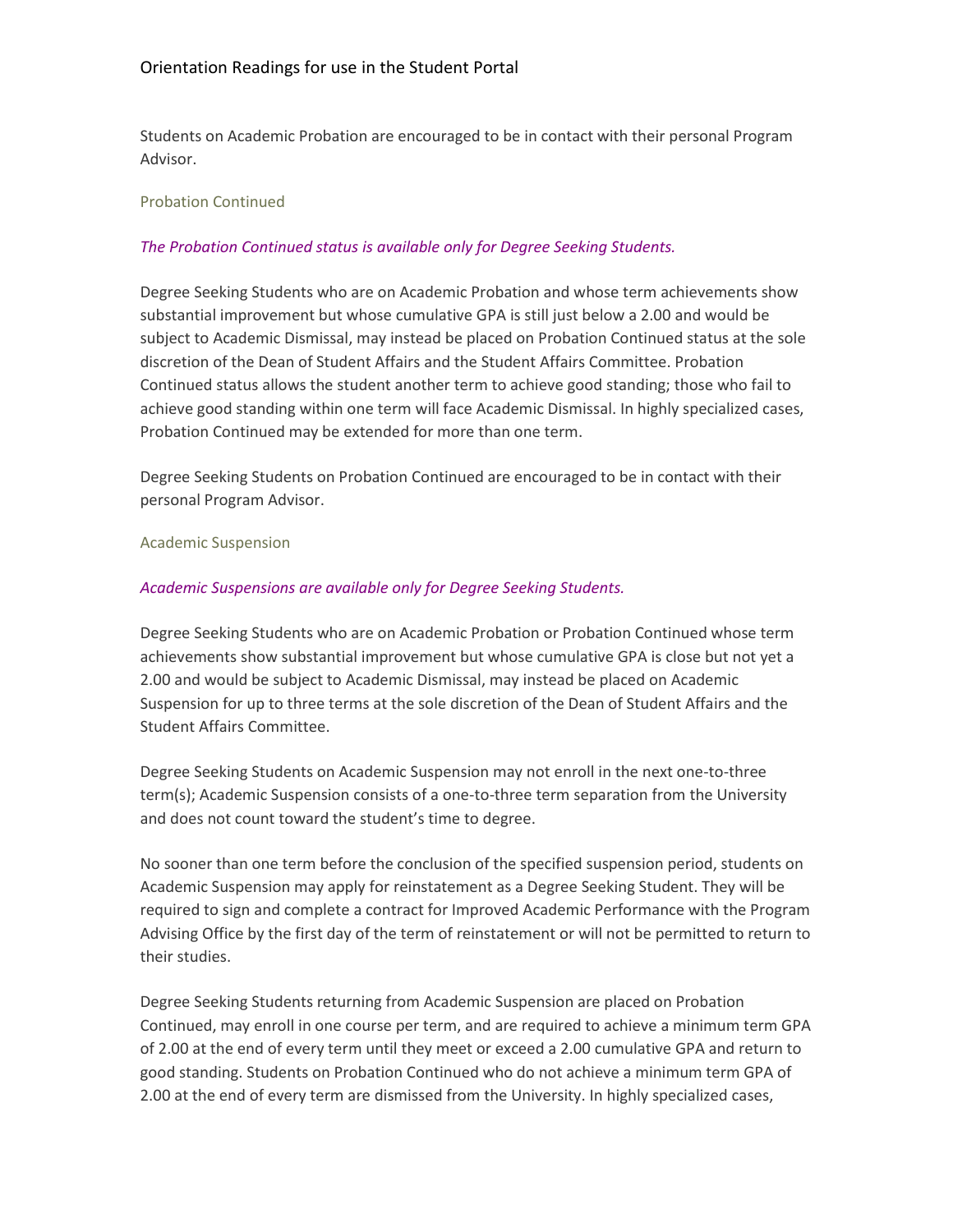Probation Continued may be extended at the sole discretion of the Dean of Student Affairs and the Student Affairs Committee.

Degree Seeking Students who fail to return from an academic or a disciplinary suspension at the beginning of the term immediately following the period of the suspension, who do not submit a leave of absence request or submit a request to withdraw from the university, are administratively withdrawn from the university as of the beginning of that term.

### Academic Dismissal

Students who had been on Academic Probation or Probation Continued in the previous term and whose minimum cumulative GPA continues to be below 2.00 at the end of the current term, are dismissed from the University. In some cases, and at the sole discretion of the Dean of Student Affairs and the Student Affairs Committee, Degree Seeking Students only may instead be placed on Probation Continued status or Academic Suspension.

Academic Dismissal is a permanent separation from the University, and means a student may not enroll in any succeeding term unless given permission by the Student Affairs Committee pursuant to the appeals process.

### Academic Dismissal and Suspension Appeals

# *Dismissal and suspension appeals are available only for Degree Seeking Students.*

Students who have encountered unexpected or extenuating circumstances that significantly prevented them from completing their academic requirements are eligible to request reconsideration of the decision by submitting a written appeal to the Student Affairs Committee no later than thirty days from the suspension or dismissal notice. Students who do not request an appeal within the 30-day deadline forfeit their right to appeal.

The appeal should include a clear description of the basis of the appeal, students' reflections about their own academic difficulties at the University, and evidence of probable academic success if permitted to return to the University. Students should also submit any documentation of mitigating circumstances contributing to their poor academic performance.

All appeals should be sent to the Office of Student Services at [student.services@uopeople.edu](mailto:student.services@uopeople.edu) and will be directed to the Student Affairs Committee. Once the appeal is submitted, students will receive a confirmation email within one week from the Office of Student Services and a final decision about the appeal within six weeks of their submission of the appeal. Decisions rendered by the Committee are final and binding.

When an appeal is granted or when the specified suspension period had ended, students may apply for reinstatement as a Degree Seeking Student by emailing the Office of Student Services